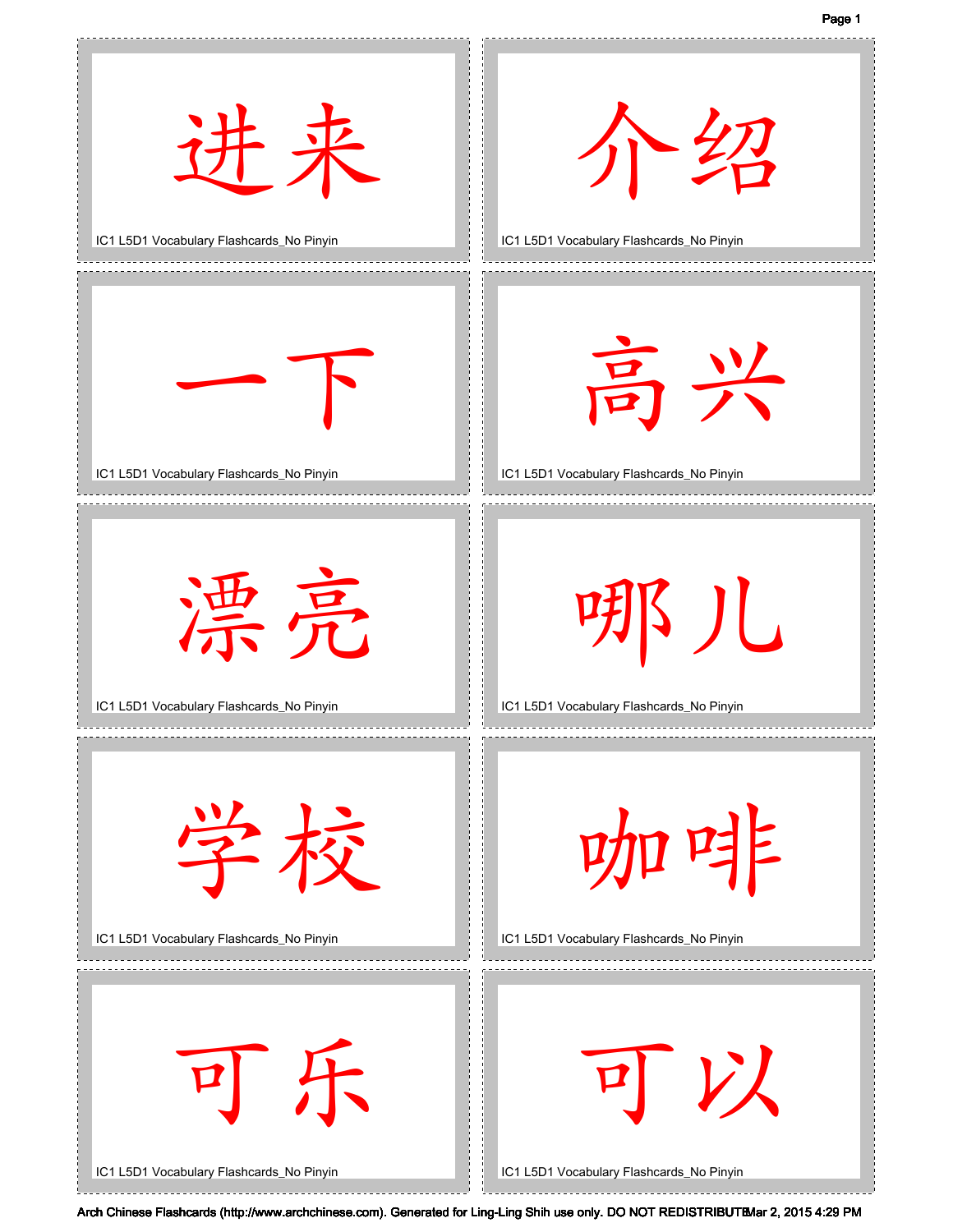## Page 2

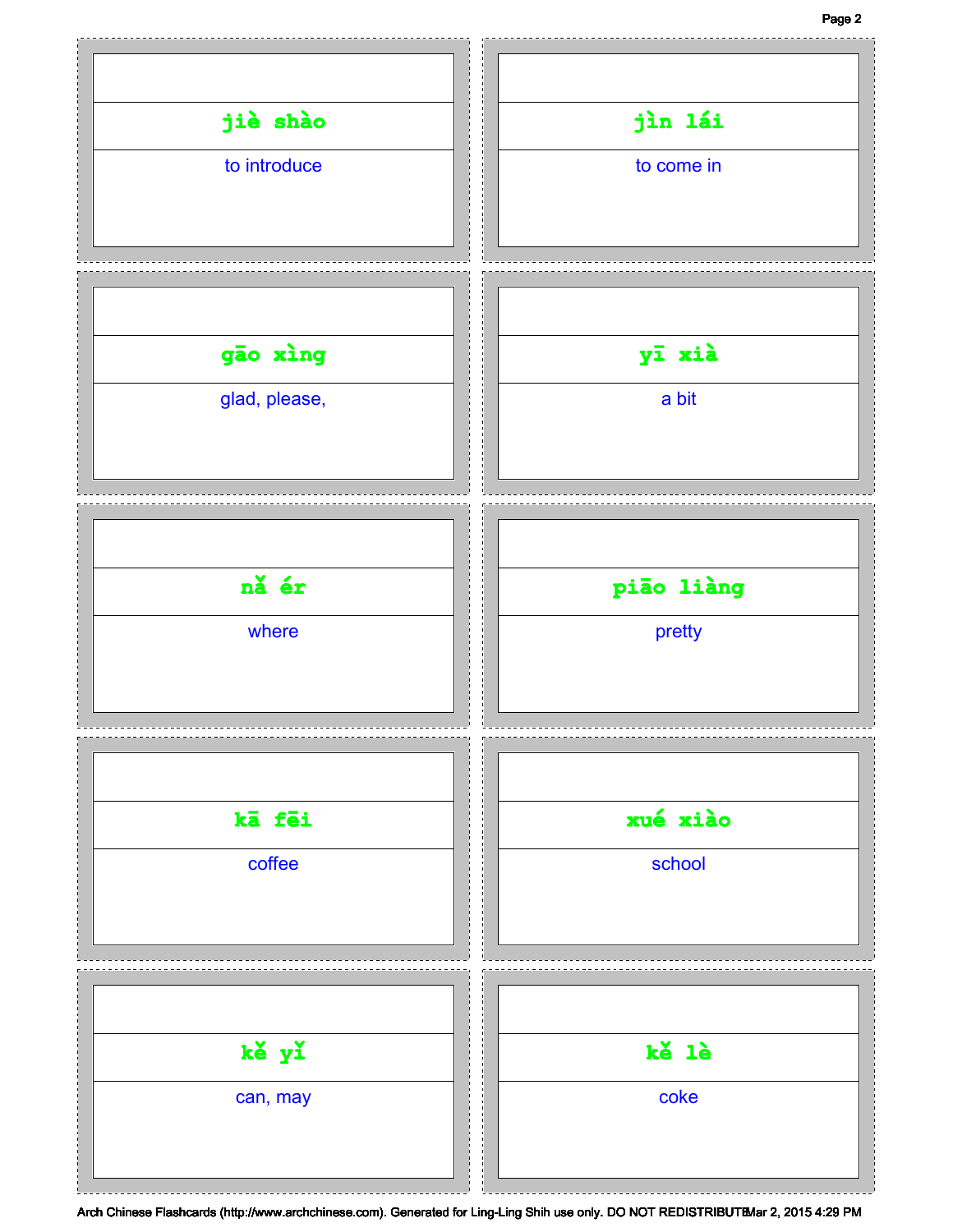